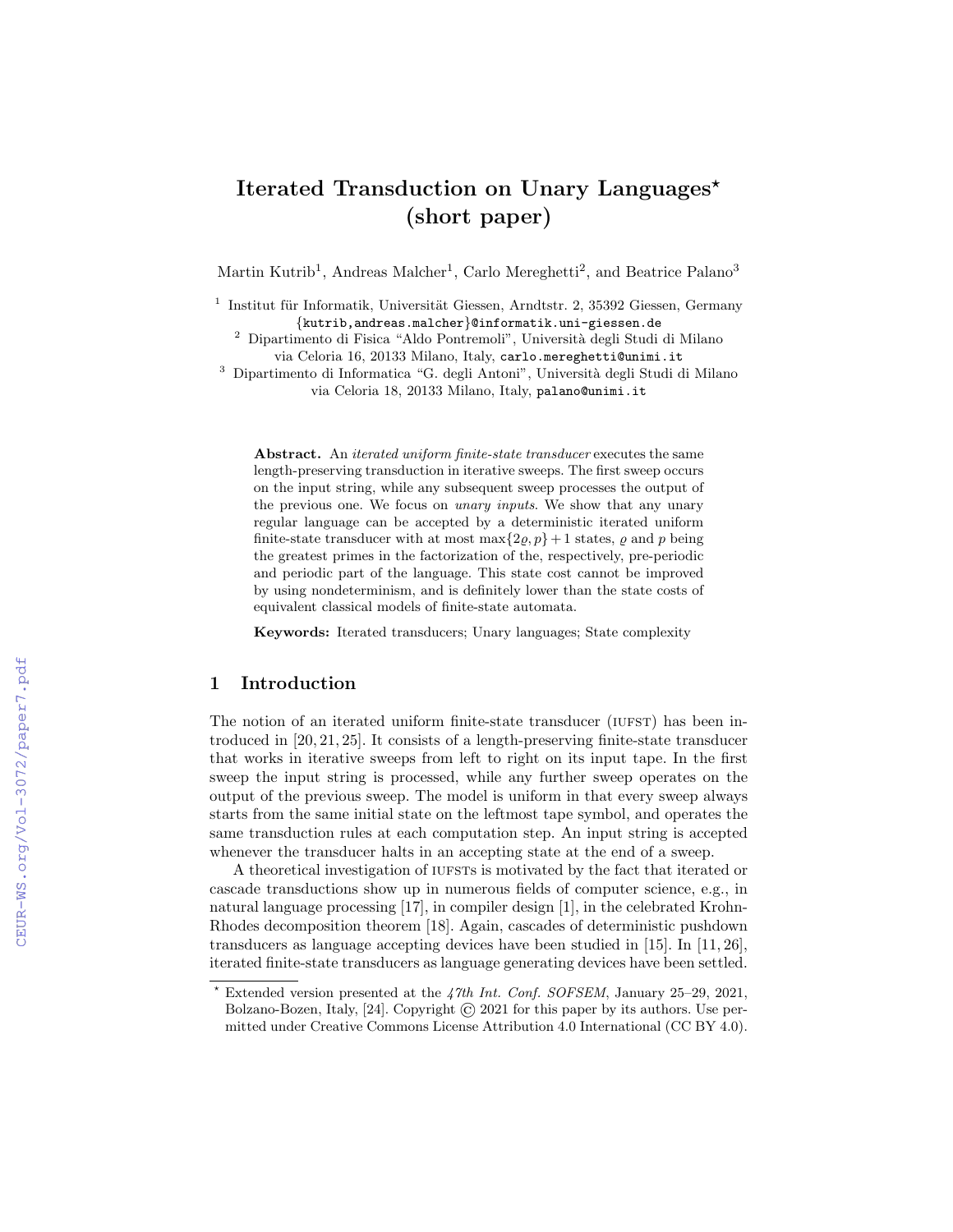Notice that only these latter contributions introduce a notion of "uniformity" on iterated transduction, in that always the same transducer is iteratively applied.

Deterministic and nondeterministic IUFSTS (the nondeterministic model denoted by NIUFST) have been deeply studyied in  $[20, 21, 23, 25]$ . For a constant number of sweeps, IUFSTs and NIUFSTs characterize the class of regular languages. For a non-constant number of sweeps, non-regular languages can be accepted as long as an at least logarithmic number of sweeps is provided, and infinite proper language hierarchies depending on sweep complexity are shown. Recently, in [22], IUFSTs and NIUFSTs have been enhanced with the possibility of two-way motion, implying a sweep alternation from left to right and from right to left. Indeed, IUFSTS and NIUFSTS have been investigated within the realm of descriptional complexity, where device size is under consideration (see, e.g., [2–10, 19]). In descriptional complexity, techniques from several areas are employed [12, 13, 28], yielding results of both theoretical and practical interest [16].

In this paper, we construct size-efficient iterated transducers for general unary regular languages. We give our construction step by step, starting from finite unary languages. We show that finite unary languages with words of length up to  $\ell$  can be accepted by an IUFST with  $2\rho$  states,  $\rho$  being the greatest prime in the factorization of  $\ell$ . Next, we switch to unary periodic languages, and prove that any *n*-periodic unary language can be accepted by an IUFST with  $p$  states,  $p$ being the greatest prime in the factorization of  $n$ . By combining these two results, we get that any unary regular language is accepted by an IUFST with at most  $\max\{2\rho, p\} + 1$  states. We then show that these state costs cannot be improved by using nondeterminism, and that they are definitely lower than the state costs of equivalent classical models of finite-state automata.

Due to the page limit, proofs and further results (some of which may be found in [24]) have been omitted.

## 2 Definitions and Preliminaries

By the Fundamental Theorem of Arithmetic, any integer  $n > 1$  univocally factorizes as  $n = \prod_{i=1}^{s} p_i^{\alpha_i}$ , for primes  $p_1 < \cdots < p_s$  and integers  $\alpha_i > 0$ . For any  $n > 1$ , we let  $\mathbb{Z}_n = \{0, 1, \ldots, n-1\}$  be the ring of the remainders modulo n. Let  $\Sigma^*$  be the set of words on a finite alphabet  $\Sigma$ , including the empty word. The length of a word w is denoted by |w|. A language on  $\Sigma$  is any set  $L \subseteq \Sigma^*$ .

A nondeterministic iterated uniform finite-state transducer (NIUFST) is a 8tuple  $T = \langle Q, \Sigma, \Delta, q_0, \triangleright, \triangleleft, \delta, F \rangle$ , with Q the set of internal states,  $\Sigma$  the set of input symbols,  $\Delta$  the set of output symbols,  $q_0 \in Q$  the initial state,  $\triangleright \in \Delta \setminus \Sigma$ and  $\triangleleft \in \triangle \setminus \Sigma$  the *left and right endmarkers*, respectively,  $F \subseteq Q$  the set of accepting states, and  $\delta: Q \times (\Sigma \cup \Delta) \to 2^{Q \times \Delta}$  the partial transition function. The NIUFST  $T$  halts if the transition function is undefined or  $T$  enters an accepting state at the end of a sweep. The transduction is applied in multiple sweeps, and in any but the initial sweep it processes an output of the previous sweep. So, the transition function depends on symbols in  $\Sigma \cup \Delta$ . Let  $T(w)$  be the set of possible outputs yielded by T in a complete sweep on the input string  $w \in (\Sigma \cup \Delta)^*$ .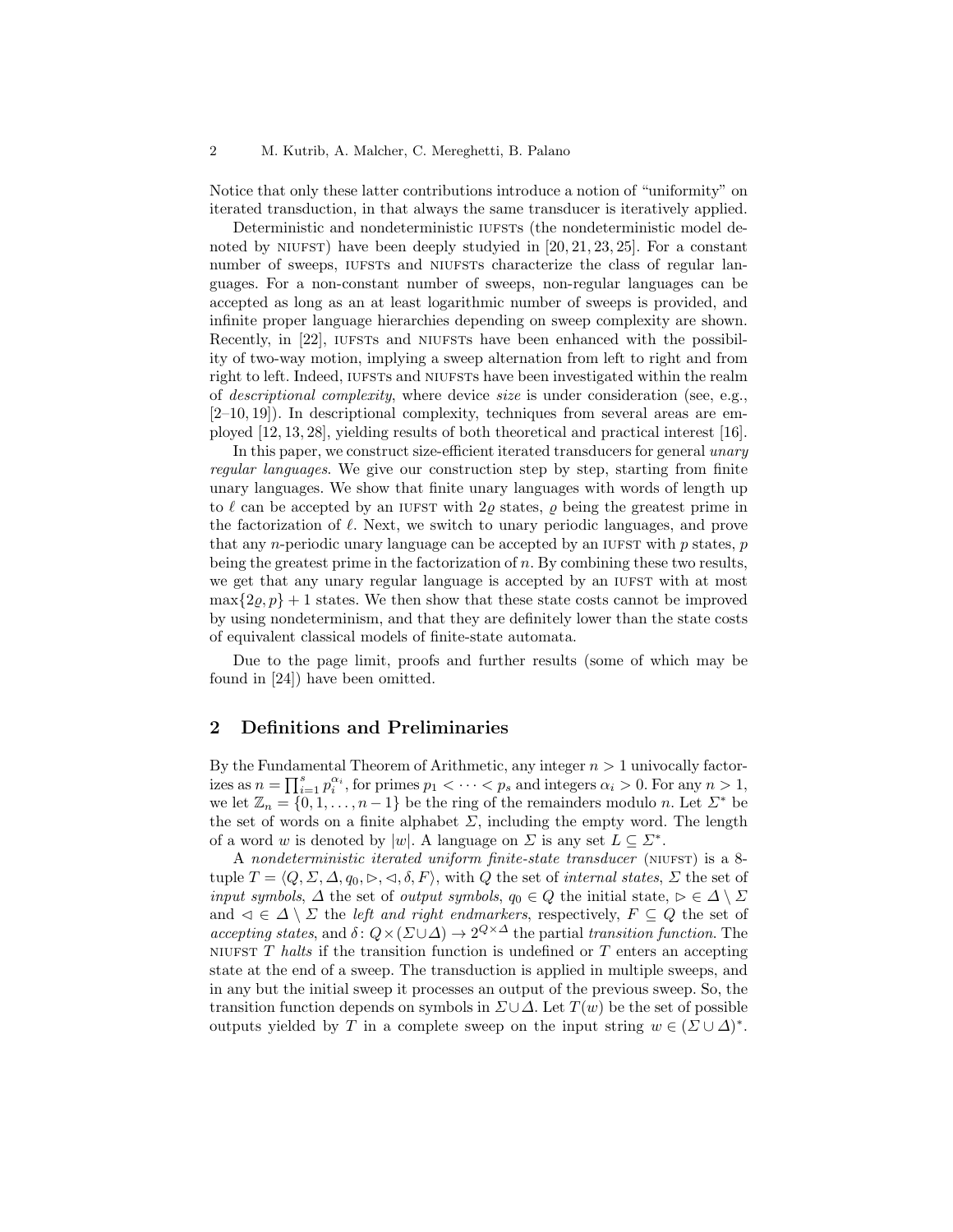In a computation on input  $w \in \Sigma^*$ , the NIUFST T yields a sequence of words  $w_1, \ldots, w_i, w_{i+1}, \ldots \in (\Sigma \cup \Delta)^*$ , with  $w_1 \in T(\forall w \triangleleft)$  and  $w_{i+1} \in T(w_i)$  for  $i \geq 1$ . An iterated uniform finite-state transducer is *deterministic* (IUFST) whenever  $|\delta(p,x)| \leq 1$ , for all  $p \in Q$  and  $x \in (\Sigma \cup \Delta)$ . In this case, we simply write  $\delta(p, x) = (q, y)$  instead of  $\delta(p, x) = \{(q, y)\}\$ assuming that the transition function is a mapping  $\delta: Q \times (\Sigma \cup \Delta) \to Q \times \Delta$ .

A computation is halting if there exists an  $r \geq 1$  such that T halts on  $w_r$ , thus performing r sweeps. The input word  $w \in \Sigma^*$  is accepted by T if at least one computation on w halts at the end of a sweep in an accepting state. Otherwise it is rejected. Indeed, the output of the last sweep is not used. The language accepted by T is the set  $L(T) \subseteq \Sigma^*$  defined as  $L(T) = \{ w \in \Sigma^* \mid w \text{ is accepted by } T \}.$ 

For nondeterministic computations and some complexity bound, several language acceptance modes are usually considered in the literature. Here, we deal with the number of sweeps as complexity measure, and adopt the so-called *ac*cept mode of acceptance [27]. A language is accepted in the accept mode if all accepting computations obey the complexity bound. More precisely, given a function  $s: \mathbb{N} \to \mathbb{N}$ , an iterated uniform finite-state transducer T has sweep complexity  $s(n)$  if for all  $w \in L(T)$  all accepting computations on w halt after at most  $s(|w|)$  sweeps. In this case, we add the prefix  $s(n)$ - to the notation of the device. It is easy to see that 1-IUFSTS (resp., 1-NIUFSTS) are deterministic (resp., nondeterministic) finite-state automata (dfas and nfas, respectively).

A language  $L \subseteq \Sigma^*$  is *unary* whenever built on a single-letter alphabet. In this case, we let  $L \subseteq 0^*$ . A unary language  $L \subseteq 0^*$  is *n*-periodic if there exists  $\mathcal{R} \subseteq \mathbb{Z}_n$  such that  $L = \{0^{c \cdot n + R} \mid c \geq 0 \text{ and } R \in \mathcal{R}\}\.$  We will always be assuming that  $n$  is the minimal value defining  $L$ . This is usually referred to as  $L$ being properly n-periodic. To emphasize periodicity and  $\mathcal{R} \subseteq \mathbb{Z}_n$ , we express L in the form  $L_{n,\mathcal{R}}$ . By pumping arguments, we get that n states are necessary and sufficient for DFAs and NFAs to accept  $L_{n,\mathcal{R}}$ . The minimal DFA for  $L_{n,\mathcal{R}}$  consists of a single cordless cycle of  $n$  states, with an initial state and final states settled according to R. On the other hand, for n factorizing as  $n = p_1^{\alpha_1} \cdot p_2^{\alpha_2} \cdot \cdots \cdot p_s^{\alpha_s}$ , we have that any two-way DFA and NFA, or isolated cut-pint probabilistic finite automaton (PFA) for  $L_{n,\mathcal{R}}$  must have at least  $\sum_{i=1}^{s} p_i^{\alpha_i}$  states [29, 30].

Any unary regular language is the disjoint union of a finite language and an ultimately periodic language. So, it is defined by three parameters  $\ell, n, \mathcal{R} \subseteq \mathbb{Z}_n$ :

$$
L_{\ell,n,\mathcal{R}} = L_{\ell} \cup \{ 0^{\ell+c \cdot n+R} \mid c \ge 0 \text{ and } R \in \mathcal{R} \},
$$

The set  $L_{\ell}$ , called the pre-periodic part of  $L_{\ell,n,\mathcal{R}}$ , is a finite unary language with strings of length not exceeding  $\ell$ . The set  $\{ 0^{\ell+c\cdot n+R} \mid c \geq 0 \text{ and } R \in \mathcal{R} \}$  is the periodic part of  $L_{\ell,n,\mathcal{R}}$ . As usual, we assume that the parameters  $\ell$  and n are the smallest possible defining  $L_{\ell,n,\mathcal{R}}$ . Note that  $L_{\ell,n,\mathcal{R}}$  is accepted by a DFA whose state digraph features an initial path of  $\ell$  states joined to a cordless cycle of n states. Clearly, the above recalled state lower bound for two-way DFAs and NFAs, or isolated cut-point PFAs for  $L_{n,\mathcal{R}}$  carries over to  $L_{\ell,n,\mathcal{R}}$  as well. By simulation results in [14, 31], if  $L_{\ell,n,\mathcal{R}}$  is accepted by a b-state NFA or two-way NFA, then we can assume  $\ell = O(b^2)$  and  $n = e^{\Theta(\sqrt{b \cdot \log b})}$ .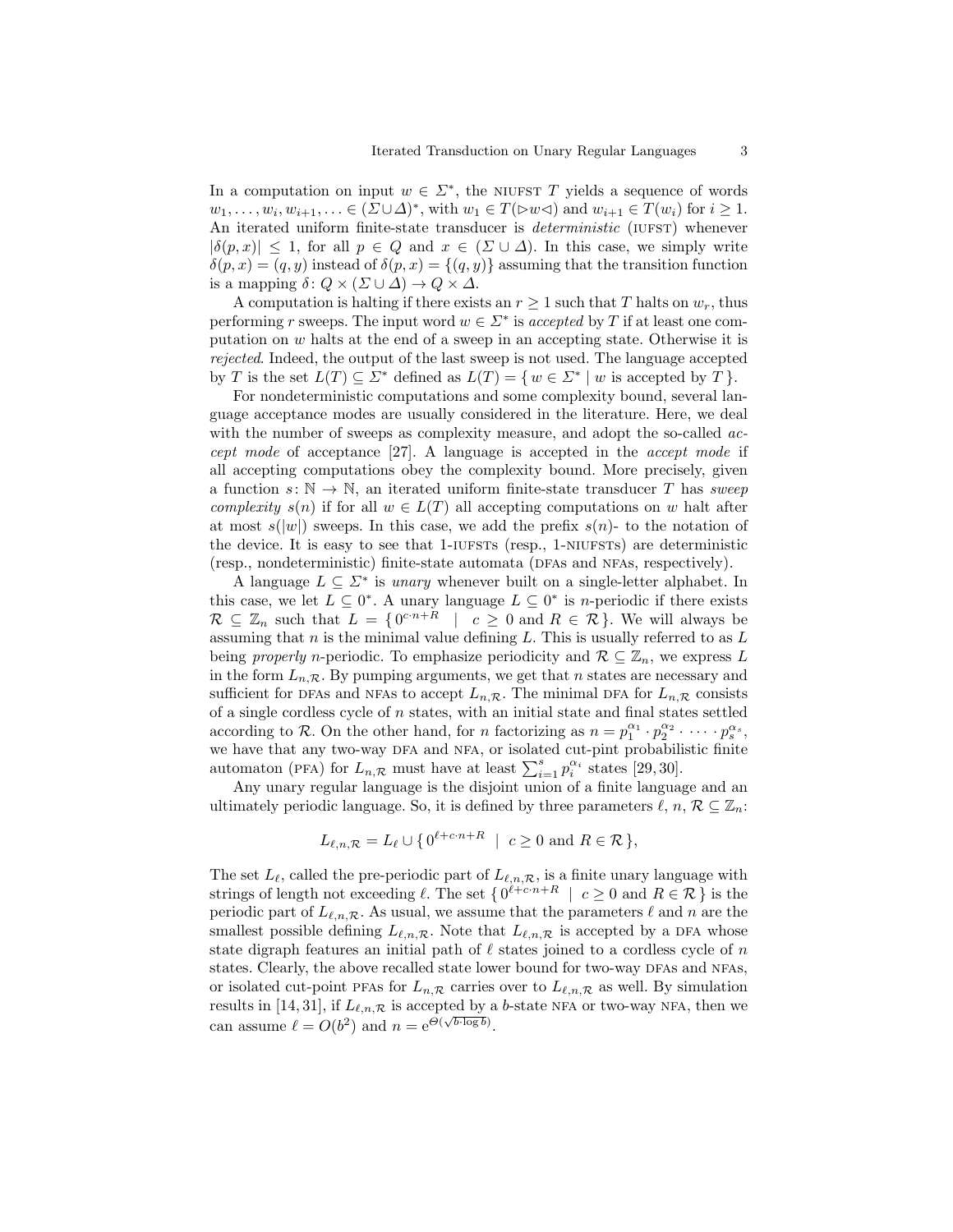## 3 Iterated Transduction and Unary Regular Languages

We present our construction of state-efficient IUFSTs for unary regular languages by first focusing on unary periodic languages, then considering finite unary languages, and finally getting to general unary regular languages.

### 3.1 Unary Periodic Languages

For reader's ease of mind, we start by considering unary periodic languages of the form  $L_n = \{0^{c \cdot n} \mid c \ge 0\}$ , for  $n \ge 1$ .

**Theorem 1.** Let  $n \geq 2$  factorize as  $n = \prod_{i=1}^{s} p_i^{\alpha_i}$ , with  $\alpha_i > 0$ . The language  $L_n$ can be accepted by a  $p_s$ -state r-IUFST with  $r = \sum_{i=1}^{s} \alpha_i$  sweeps.

The minimality – in terms of number of states – of the IUFST for  $L_n$  designed in Theorem 1 is provided by a pumping argument in the following theorem, which also shows that nondeterminism cannot help in reducing state size:

**Theorem 2.** Let  $n \geq 2$  factorize as  $n = \prod_{i=1}^{s} p_i^{\alpha_i}$ , with  $\alpha_i > 0$ . Any iuffst and NIUFST accepting  $L_n$  must use at least  $p_s$  states, regardless of the number of performed sweeps.

Let us now move on to a slightly different version of  $L_n$ . Precisely, for any  $n \geq 1$  and a fixed remainder  $R \in \mathbb{Z}_n \setminus \{0\}$ , we let  $L_{n,R} = \{0^{c \cdot n + R} \mid c \geq 0\}$ . The next theorem shows that this modification of  $L_n$  does not increase state and sweep complexity of acceptance on iterated transducers.

**Theorem 3.** Let  $n \geq 2$  factorize as  $n = \prod_{i=1}^{s} p_i^{\alpha_i}$ , with  $\alpha_i > 0$ . The language  $L_{n,R}$  can be accepted by a  $p_s$ -state r-IUFST with  $r = \sum_{i=1}^{s} \alpha_i$  sweeps.

Finally, we come to tackle the acceptance of a general unary  $n$ -periodic language  $L_{n,\mathcal{R}}$ , for a fixed set  $\mathcal{R} \subseteq \mathbb{Z}_n$ :  $L_{n,\mathcal{R}} = \{0^{c \cdot n + R} \mid c \geq 0 \text{ and } R \in \mathcal{R} \}.$ 

**Theorem 4.** Let  $n \geq 2$  factorize as  $n = \prod_{i=1}^{s} p_i^{\alpha_i}$ , with  $\alpha_i > 0$ . The language  $L_{n,\mathcal{R}}$  can be accepted by a  $p_s$ -state r-IUFST with  $r = \sum_{i=1}^s \alpha_i$  sweeps.

We notice that from Theorem 2 one may obtain that any IUFST and NIUFST accepting  $L_{n,\mathcal{R}}$  must use at least  $p_s$  states, regardless the number of performed sweeps. In addition, as recalled in Section 2, we remark that  $n$  states are necessary and sufficient for DFAs and NFAs to accept  $L_{n,\mathcal{R}}$ , while  $\sum_{i=1}^{s} p_i^{\alpha^i}$  states are necessary for two-way DFAs and NFAs, and one-way isolated cut point PFAs.

#### 3.2 Unary Finite Languages

For any positive integer  $\ell$ , let  $L_{\ell}$  be any unary language whose longest word has length  $\ell$ . In what follows, we assume  $\ell \geq 2$ . The case  $\ell = 1$  can be trivially managed by a 2-state DFA seen as a transducer.

**Theorem 5.** Let  $\ell \geq 2$  factorize as  $\ell = \prod_{i=1}^r \varrho_i^{\beta_i}$ , with  $\beta_i > 0$ . The language  $L_{\ell}$ can be accepted by a  $(2\varrho_r)$ -state t-IUFST with  $t = \sum_{i=1}^r \beta_i$  sweeps.

Any classical finite-state automata for  $L_\ell$  needs at least  $\ell$  states. By a pumping argument as in Theorem 2, iterated transduction needs at least  $\rho_r$  states.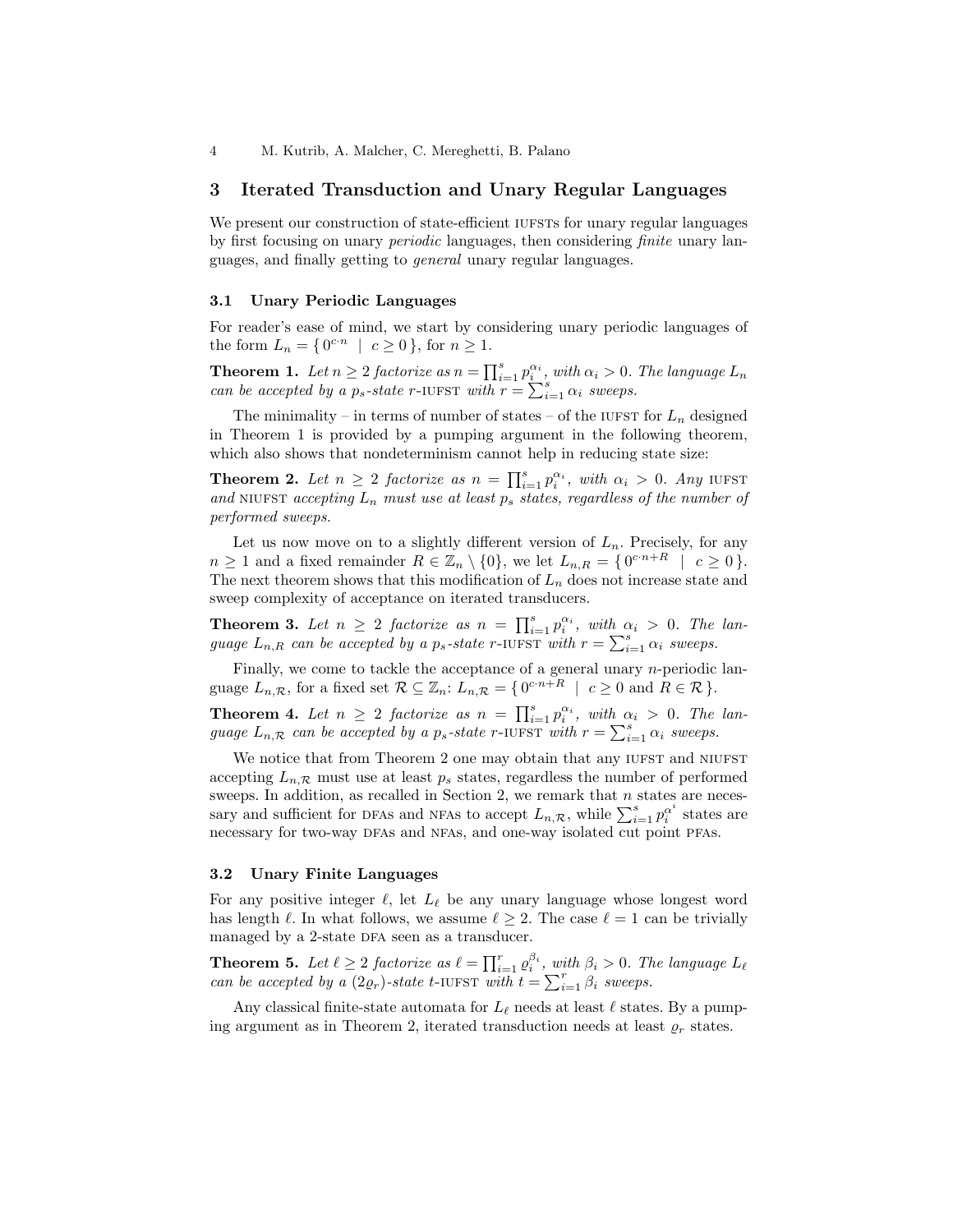### 3.3 General Unary Regular Languages

Finally, let us put things together. As addressed in Section 2, a general (infinite) unary regular language consists of the disjoint union of a (possibly empty) finite pre-periodic language and a ultimately periodic language. Hence, it can be defined by three parameters  $\ell$ , n, and  $\mathcal{R} \subseteq \mathbb{Z}_n$  as

$$
L_{\ell,n,\mathcal{R}} = L_{\ell} \cup \{ 0^{\ell+c \cdot n+R} \mid c \ge 0 \text{ and } R \in \mathcal{R} \},
$$

where, with a slight abuse with respect to notation in Section 3.2, we intend  $L_{\ell}$ as a finite unary language that is accepted by an  $\ell$ -state DFA. So, differently from Section 3.2, from now on  $L_{\ell}$  does not necessarily contain the unary word of length  $\ell$ . In the following theorem, we consider  $\ell, n \geq 2$ . Otherwise, we have languages that can be trivially dealt with by our constructions in this paper.

**Theorem 6.** Let  $\ell, n \geq 2$  factorize as  $n = \prod_{i=1}^s p_i^{\alpha_i}, \ell = \prod_{i=1}^r \varrho_i^{\beta_i}, \alpha_i, \beta_i > 0.$ The unary language  $L_{\ell,n,\mathcal{R}}$  can be accepted by an x-state t-iuffst, where  $x =$  $\max\left\{2\varrho_r, p_s\right\} + \xi, \xi = 0 \text{ if } \varrho_r < p_s \text{ and } 1 \text{ otherwise, and } t = \sum_{i=1}^s \alpha_i + \sum_{i=1}^r \beta_i.$ 

By adapting the pumping argument in Theorem 2, we get that not less than  $\max\{\varrho_r, p_s\}$  states can be used to accept  $L_{\ell,n,\mathcal{R}}$  on iterated transducers. On the other hand, as recalled in Section 2,  $\ell + n$  states are necessary and sufficient for a DFA to accept  $L_{\ell,n,\mathcal{R}}$ , and not less than  $\sum_{i=1}^s p_i^{\alpha_i}$  states on two-way DFAs and nfas, and on isolated cut-point pfas are needed.

Acknowledgements. The authors wish to thank the anonymous referees.

## References

- 1. Aho, A.V., Lam, M.S-L., Sethi, R., Ullman, J.D.: Compilers: principles, techniques, and tools, 2 Ed., Addison-Wesley (2006)
- 2. Bednárová, Z., Geffert, V., Mereghetti, C., Palano, B.: Removing nondeterminism in constant height pushdown automata. In: DCFS 2012. LNCS 7386, pp. 76–88. Springer (2012)
- 3. Bednárová, Z., Geffert, V., Mereghetti, C., Palano, B.: Boolean language operations on nondeterministic automata with a pushdown of constant height. In: CSR 2013. LNCS 7913, pp. 100–111. Springer (2013)
- 4. Bednárová, Z., Geffert, V., Mereghetti, C., Palano, B.: Removing nondeterminism in constant height pushdown automata. Inf. Comp. 237, 257–267 (2014)
- 5. Bednárová, Z., Geffert, V., Mereghetti, C., Palano, B.: Boolean language operations on nondeterministic automata with a pushdown of constant height. J. Comp. Sys. Sci. 90, 99–114 (2017)
- 6. Bertoni, A., Mereghetti, C., Palano, B.: Trace monoids with idempotent generators and measure-only quantum automata. Nat. Comp. 9, 383–395 (2010)
- 7. Bianchi, M.P., Mereghetti, C., Palano, B.: On the power of one-way automata with quantum and classical states. In: CIAA 2014. LNCS 8587, pp. 84–97. Springer (2014)
- 8. Bianchi, M.P., Mereghetti, C., Palano, B.: Size lower bounds for quantum automata. Th. Comp. Sci. 551, 102–115 (2014)